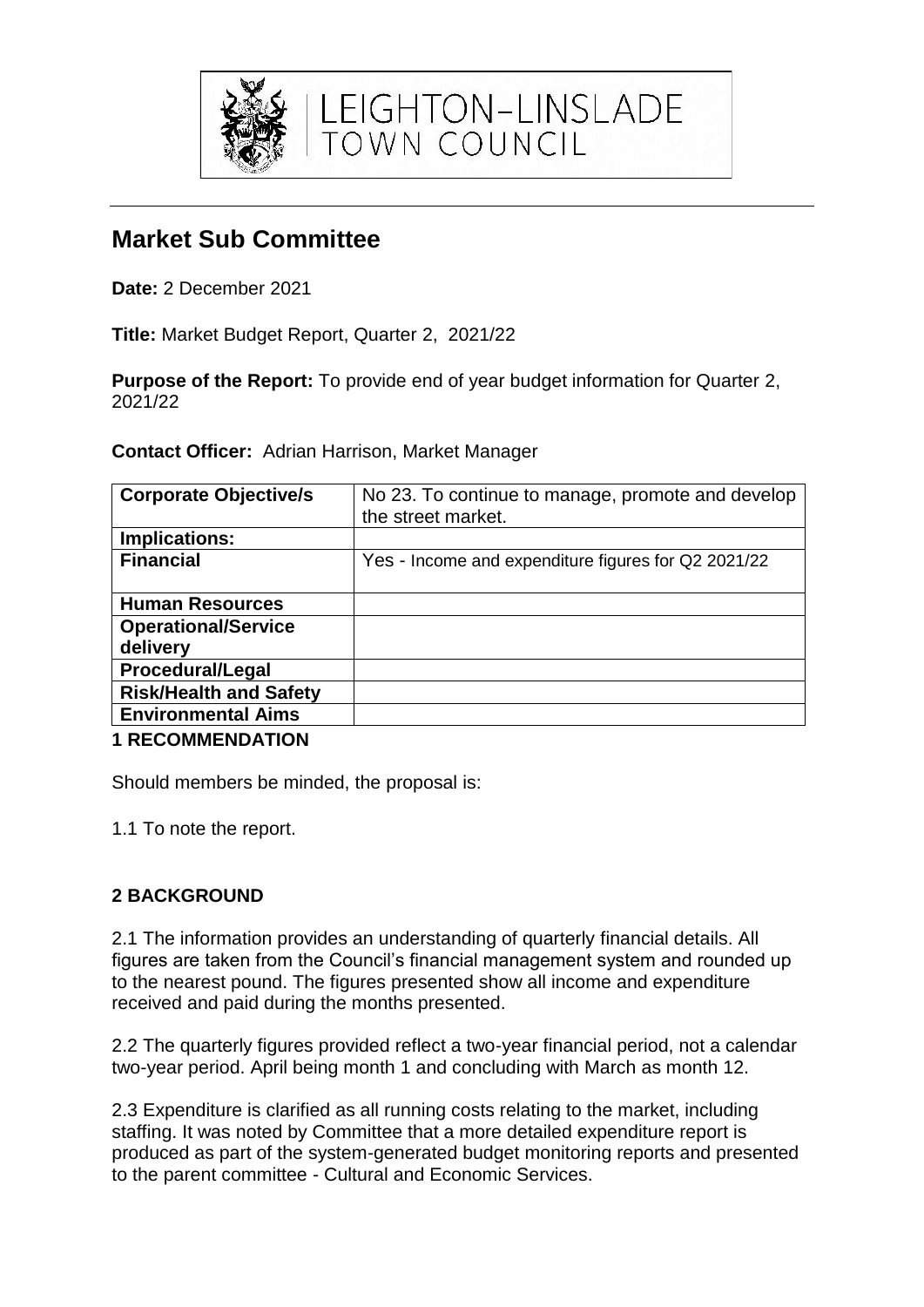2.2 Committee will be aware that at the start of this financial year, 2021/2022, essential traders started paying rents from 12 April. Non-essential traders started paying rents 12 weeks later as per Policy and Finance Committee (Ref. 197/PF).

## **3 FINANCIAL INFORMATION COVERING QUARTER 2, JULY to SEPTEMBER 2021/22**



3.1 Income, expenditure, and net for July to September 2021/22.

| <b>Income</b>       | <b>Jul-20</b> | $Jul-21$ | Aug-20   | <b>Aug-21</b> | $Sep-20$ | <b>Sep-21</b> |
|---------------------|---------------|----------|----------|---------------|----------|---------------|
| <b>Summary</b>      |               |          |          |               |          |               |
| <b>Total Income</b> |               |          |          |               |          |               |
|                     | 92.00         | 6,032.00 | 1,060.00 | 6,751.00      | 1,901.00 | 6,941.00      |
| Total               | -£            | -£       | -£.      | -£            | -F       | -£            |
| <b>Expenditure</b>  | 6,873.00      | 9,542.00 | 8,014.00 | 8,451.00      | 8,552.00 | 10,981.00     |
| <b>Total</b>        | -£            | -£       | -£       | -£            | -£       | -£            |
|                     | 6,781.00      | 3,510.00 | 6,954.00 | 1,700.00      | 6,651.00 | 4,040.00      |

#### **Income:**

All permanent traders receive four days holiday a year per trading day. Any further absence is charged and paid for.

No expenditure has been incurred thus far for managing the road barrier during the temporary pedestrianisation of the High Street, yet a budget line remains in place.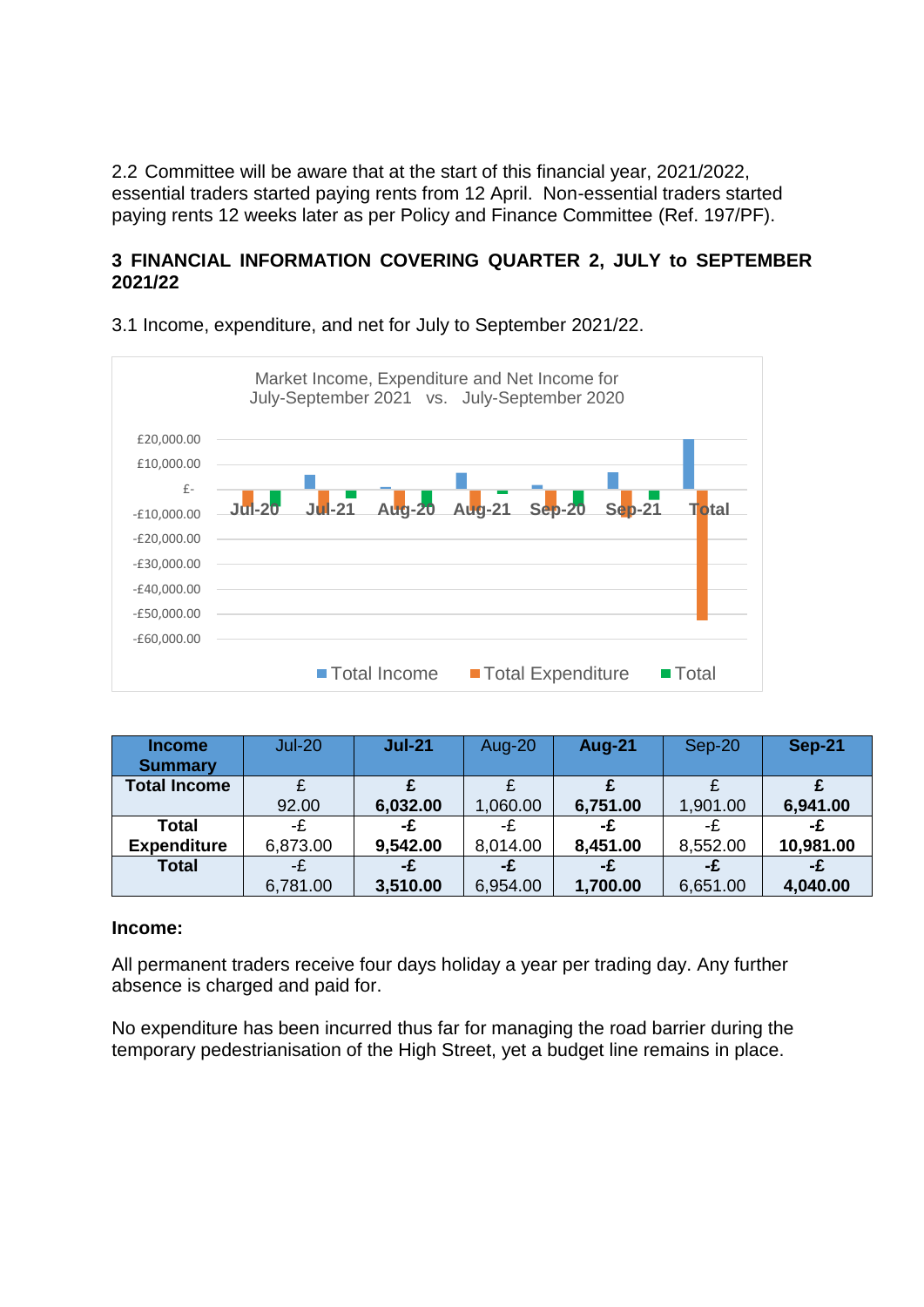

## 3.2 Income comparison per market day/type July to September 2021/2022